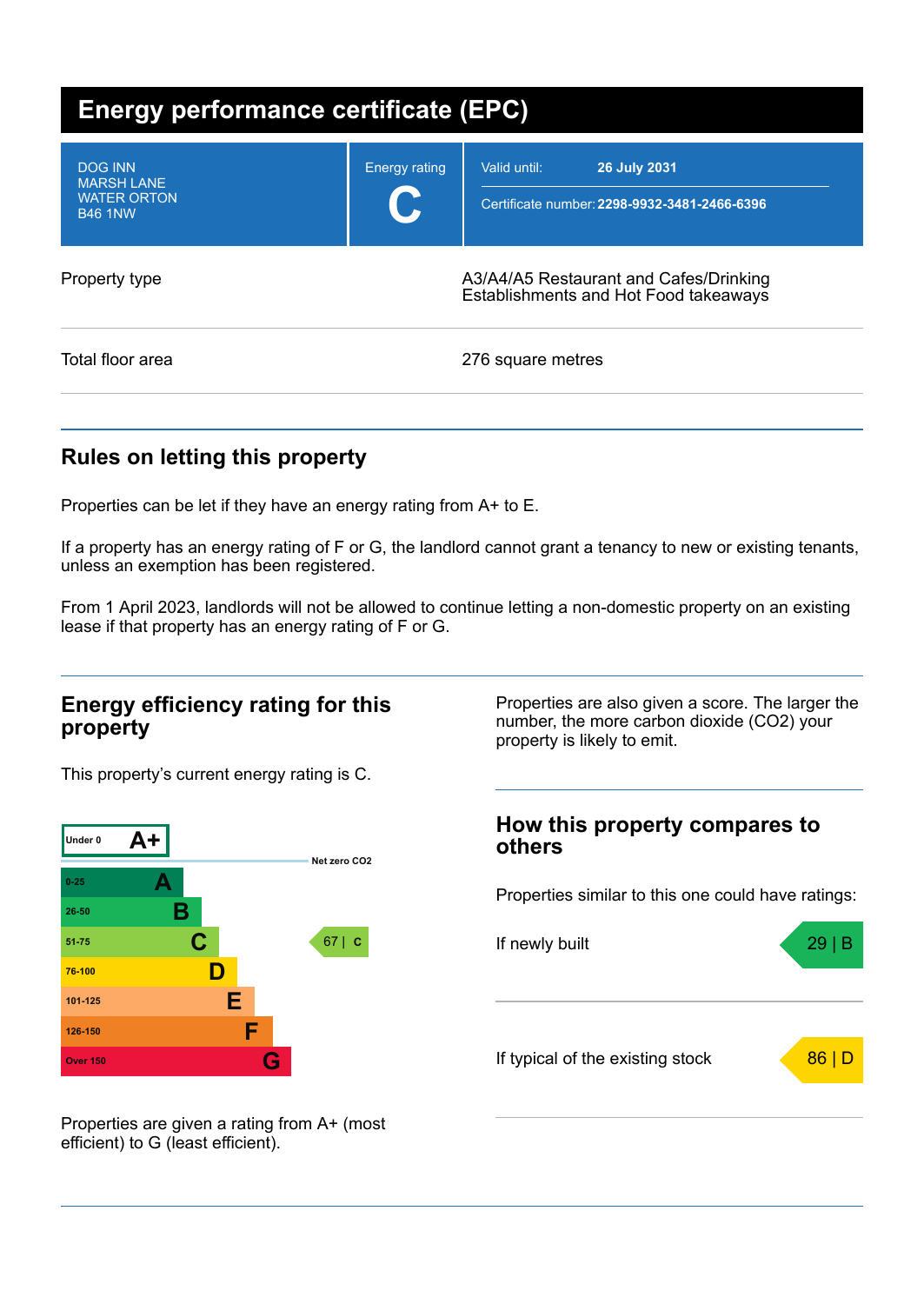# **Breakdown of this property's energy performance**

| Main heating fuel                          | <b>Natural Gas</b>                     |
|--------------------------------------------|----------------------------------------|
| <b>Building environment</b>                | <b>Heating and Natural Ventilation</b> |
| Assessment level                           | 3                                      |
| Building emission rate (kgCO2/m2 per year) | 136.96                                 |
| Primary energy use (kWh/m2 per year)       | 783                                    |
|                                            |                                        |

## **Recommendation report**

Guidance on improving the energy performance of this property can be found in the recommendation report (/energy-certificate/0954-4234-7754-7914-2021).